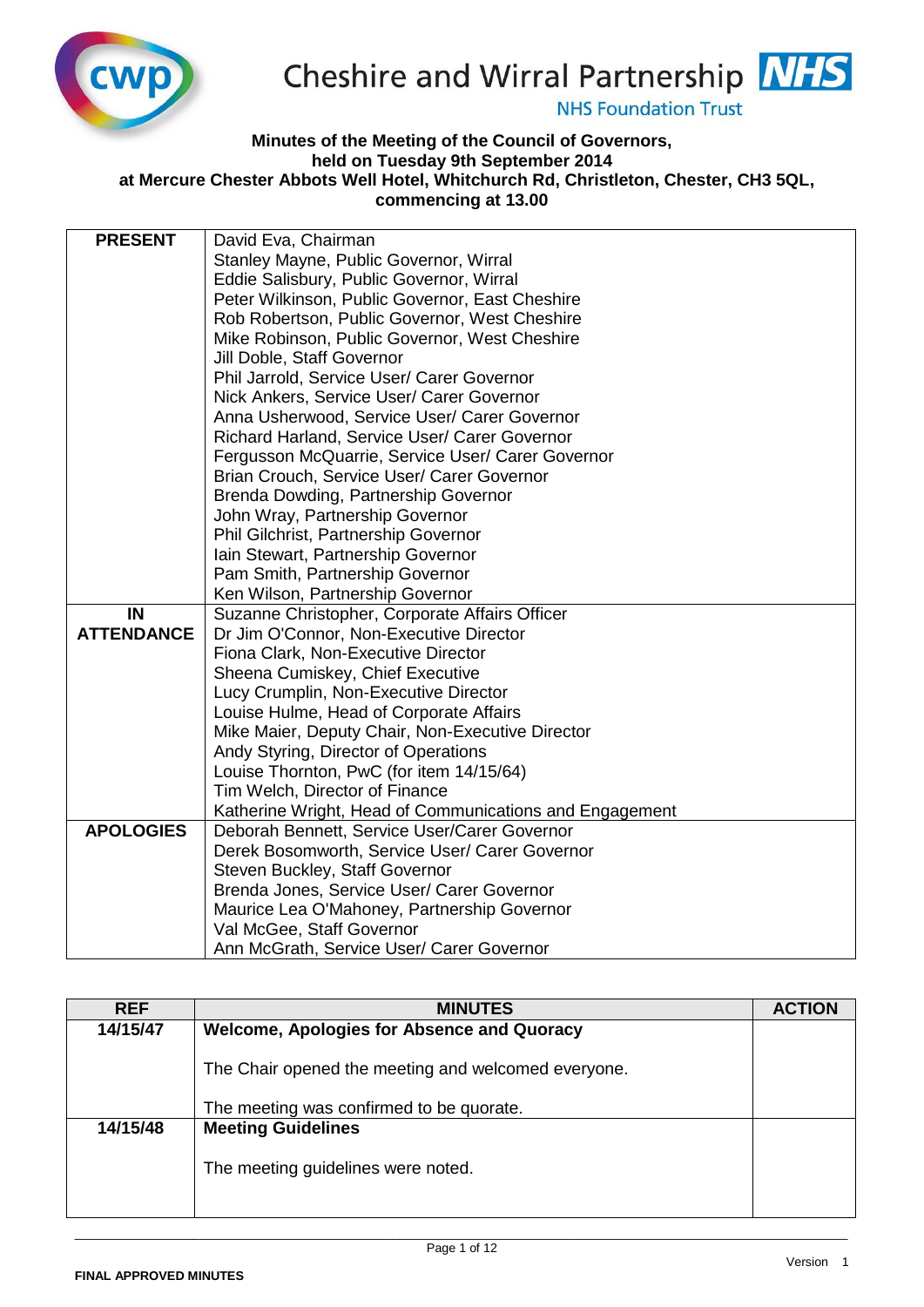| 14/15/49 | <b>Declarations of Interest</b>                                                                                                                                                                                                                                                                                                                                                                                                                                                                                                                                    |  |
|----------|--------------------------------------------------------------------------------------------------------------------------------------------------------------------------------------------------------------------------------------------------------------------------------------------------------------------------------------------------------------------------------------------------------------------------------------------------------------------------------------------------------------------------------------------------------------------|--|
|          | There were no declarations of interest.                                                                                                                                                                                                                                                                                                                                                                                                                                                                                                                            |  |
| 14/15/50 | <b>Chair's Announcements</b>                                                                                                                                                                                                                                                                                                                                                                                                                                                                                                                                       |  |
|          | The Chair reported:                                                                                                                                                                                                                                                                                                                                                                                                                                                                                                                                                |  |
|          | FTN/ FTGA merger<br>Following a successful ballot of its members, the FTGA has agreed to<br>join forces with the FTN. From an operational perspective, they will be<br>acting as one organisation from the beginning of September 2014 and<br>the FTGA board will provide a steer through the implementation period<br>and the first six months of operation. The offer for governors will be<br>reviewed and developed over time, but the approach will be<br>incremental and foundation trusts and their governors will be consulted<br>as part of this process. |  |
|          | Tea and Talks, Governor Locality Forums and Governor Training<br>The dates of the forthcoming meetings and the governor training day<br>were announced.                                                                                                                                                                                                                                                                                                                                                                                                            |  |
|          | Annual Members Meeting (AMM) - 30th September 2014<br>Governors were reminded to attend the forthcoming Annual Members<br>Meeting on 30th September 2014 at Crewe Alexandra Football Club.<br>David Eva reminded that this will be the time where the Council says<br>goodbye and thanks to the outgoing Governors and extended his<br>thanks to those leaving the Council following the AMM.                                                                                                                                                                      |  |
|          | Drug and alcohol services in east Cheshire from 1st October<br>East Cheshire Council has appointed CWP as the lead provider of a<br>new integrated Drug and Alcohol Service in Cheshire East from 1<br>October 2014. The service will be provided collaboratively with a range<br>of providers including Acorn Recovery Project, Intuitive Recovery,<br>Catch22, Expanding Futures and Emerging Horizons until September<br>2016.                                                                                                                                  |  |
|          | It was queried when the Wirral Drug and Alcohol tender announcement<br>was due. It was confirmed that this was expected in around a weeks'<br>time.                                                                                                                                                                                                                                                                                                                                                                                                                |  |
|          | <b>CAMHS services in east Cheshire</b><br>Mental health services for young people in the Macclesfield and<br>Congleton area are being tripled in size to meet local demand. CWP<br>will be providing the service in partnership with local charity, Visyon, to<br>support young people aged 16-19 with mental health issues.                                                                                                                                                                                                                                       |  |
|          | <b>BMJ Quality Licences</b><br>September sees the start of an exciting project as part of the<br>#CWPZeroHarm campaign. 100 British Medical Journal (BMJ) Quality<br>licences have been funded by the Adult Autism Spectrum Disorder<br>(ASD) Service, supporting staff to undertake a quality improvement<br>project which will be published within the global BMJ Quality<br>Improvement Reports.                                                                                                                                                                |  |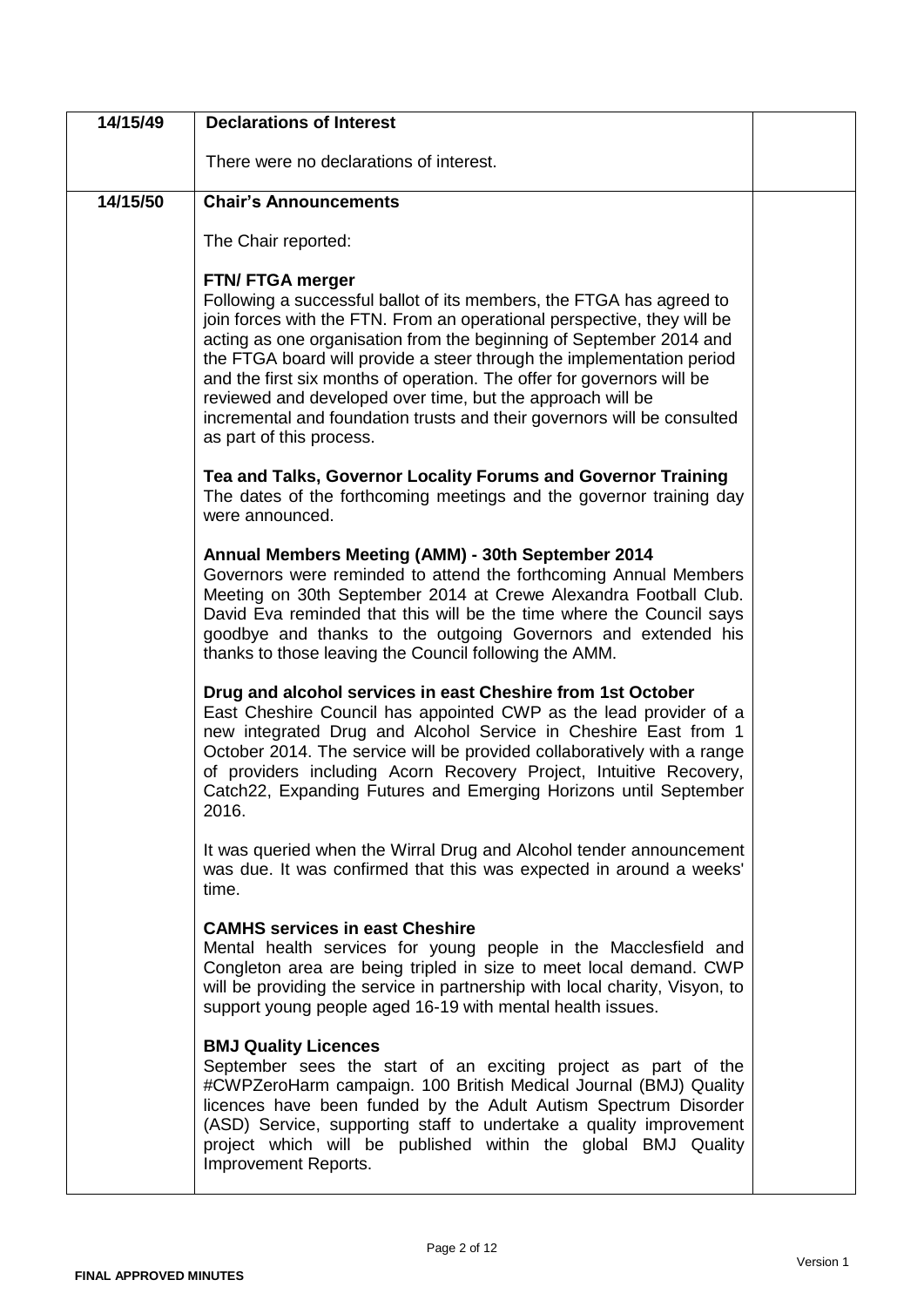| 14/15/51 | <b>Lead Governor's Announcements</b>                                                                                                                                                                                                                                                                                                                                                                                                                                                                                                                                                                                |  |
|----------|---------------------------------------------------------------------------------------------------------------------------------------------------------------------------------------------------------------------------------------------------------------------------------------------------------------------------------------------------------------------------------------------------------------------------------------------------------------------------------------------------------------------------------------------------------------------------------------------------------------------|--|
|          | Anna Usherwood updated Governors on the Governor Locality Forums<br>and encouraged Governors to attend as an opportunity to network with<br>NEDs and to find out what is going on in localities.                                                                                                                                                                                                                                                                                                                                                                                                                    |  |
|          | Anna Usherwood commented on the FTGA/ FTN merger and that this<br>is a positive move which should benefit governors going forward.                                                                                                                                                                                                                                                                                                                                                                                                                                                                                  |  |
|          | Anna Usherwood also extended her thanks to the outgoing Governors<br>for their contributions and support to the Council.                                                                                                                                                                                                                                                                                                                                                                                                                                                                                            |  |
| 14/15/52 | <b>Chief Executive's Announcements</b>                                                                                                                                                                                                                                                                                                                                                                                                                                                                                                                                                                              |  |
|          |                                                                                                                                                                                                                                                                                                                                                                                                                                                                                                                                                                                                                     |  |
|          | Sheena Cumiskey advised the Council of Governors that there has<br>been a high level of demand for services recently even though it has<br>generally been a holiday period. However, this is reflected right across<br>the health and social care environment. Sheena Cumiskey extended<br>her thanks to staff and partners for continuing to work very hard for<br>service users.                                                                                                                                                                                                                                  |  |
|          | Sheena Cumiskey informed Governors that David Harris has been<br>appointed as Director of HR and Organisational Development. He will<br>be working across services to ensure that the workforce changes meet<br>the needs of services in the future.                                                                                                                                                                                                                                                                                                                                                                |  |
|          | Sheena Cumiskey advised on national work being led by David Dalton<br>looking at what organisations may look like going forward in terms of<br>the shape of care providers in the future. This has led to a potential<br>opportunity for the Trust to explore a 'mutual' model of service delivery.<br>This had a short window for submission. The model centres on<br>opportunities for staff or communities to be a part of a mutual. A<br>submission expressing interest in this model has been made to keep<br>this opportunity open to the Trust, pending further discussions with the<br>Board and Governors. |  |
|          | Sheena Cumiskey also advised Governors that two CQC visit reports<br>have been received for the Out of Hours service and for Bowmere<br>hospital. These are both positive reports confirming full compliance<br>against the standards. These reports will be circulated to governors.                                                                                                                                                                                                                                                                                                                               |  |
| 14/15/53 | Minutes of the Council of Governors Meeting held on 7th July                                                                                                                                                                                                                                                                                                                                                                                                                                                                                                                                                        |  |
|          | 2014                                                                                                                                                                                                                                                                                                                                                                                                                                                                                                                                                                                                                |  |
|          | The minutes of the meeting held on the 7th July 2014 were approved<br>as a correct record.                                                                                                                                                                                                                                                                                                                                                                                                                                                                                                                          |  |
| 14/15/54 | <b>Action Sheet and Matters Arising</b>                                                                                                                                                                                                                                                                                                                                                                                                                                                                                                                                                                             |  |
|          | The Chair updated on action taken arising from the Governor<br>resignations. Anna Usherwood and David Eva met with Brenda Jones.<br>Brenda Jones is currently unwell, however discussion was held on<br>attendance and the role of deputy lead governor. It was agreed that                                                                                                                                                                                                                                                                                                                                         |  |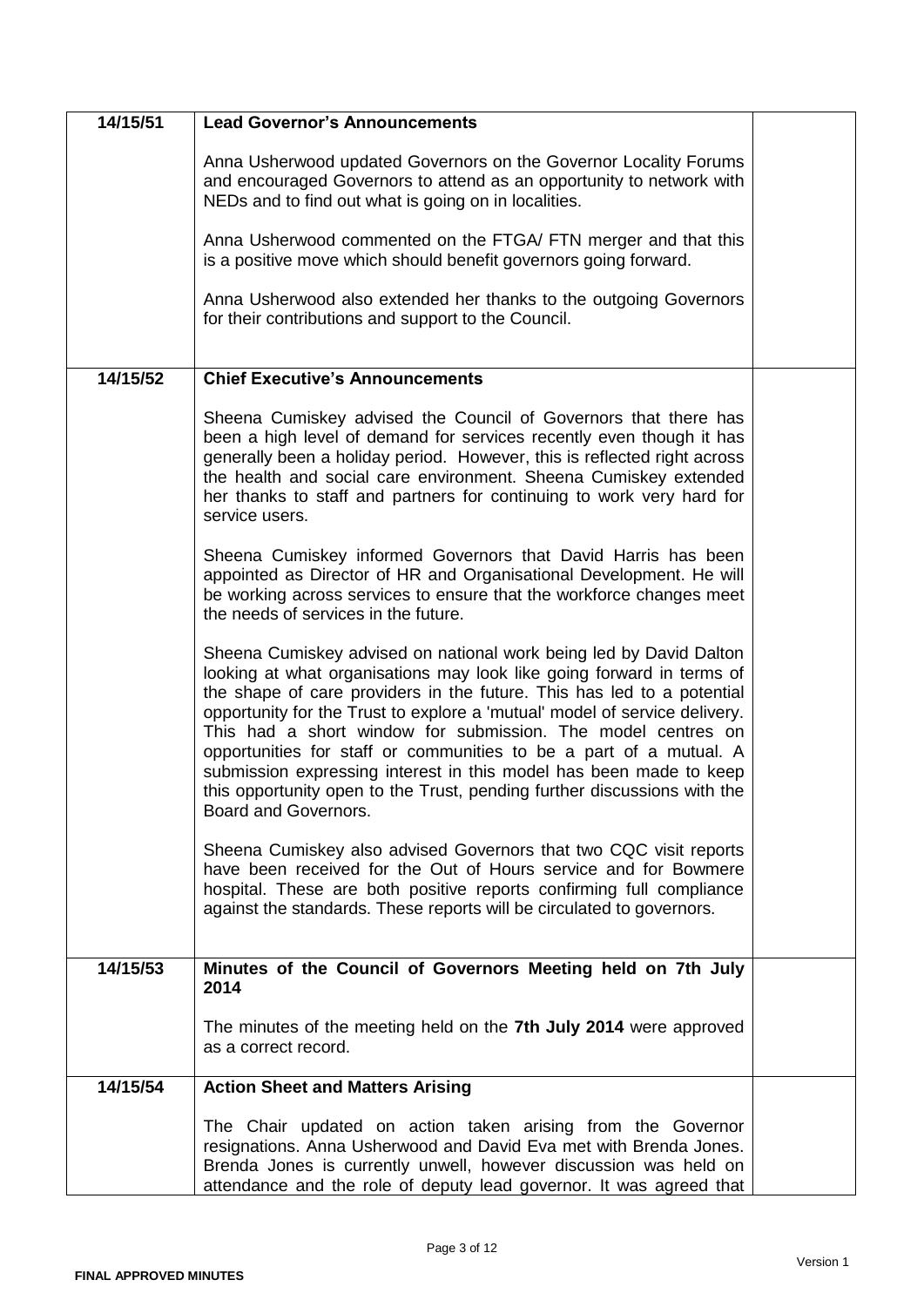|          | Brenda Jones would retain her deputy lead governor role at this time;<br>however her position will be reviewed in three months' time to look at<br>how the deputy lead governor role is going. This will be reported to The<br>Council at the December meeting.                                                                                                                                                           |  |
|----------|---------------------------------------------------------------------------------------------------------------------------------------------------------------------------------------------------------------------------------------------------------------------------------------------------------------------------------------------------------------------------------------------------------------------------|--|
| 14/15/55 | <b>Council of Governors 14/15 Business Cycle</b>                                                                                                                                                                                                                                                                                                                                                                          |  |
|          | The meeting noted the Annual Business Cycle for 2014/15.                                                                                                                                                                                                                                                                                                                                                                  |  |
|          | It was noted that there had not been sufficient time for Governors to<br>read the Annual Report and Accounts 2014/15 given the length of the<br>document. However, it was also noted that these documents were<br>published on the Trust website as soon as confirmation was received<br>that they have been laid before Parliament.                                                                                      |  |
| 14/15/56 | <b>Chair's Appraisal and 2014/15 Objectives</b>                                                                                                                                                                                                                                                                                                                                                                           |  |
|          | Anna Usherwood advised Governors that Ron Howarth, as the Senior<br>Independent Director, had undertaken an appraisal with David Eva and<br>had developed some draft objectives. These had subsequently been<br>considered by the Nominations Committee who suggested some<br>amendments. The revised objectives are presented to the Council to<br>approve.                                                              |  |
|          | The Council of Governors resolved to approve the Chair's objectives<br>for 2014/15.                                                                                                                                                                                                                                                                                                                                       |  |
| 14/15/57 | <b>Outcome of Governor Election 2014</b>                                                                                                                                                                                                                                                                                                                                                                                  |  |
|          | Suzanne Christopher advised Governors that the outcome of the<br>annual election had been declared. There had been two contested<br>seats in the election which was an improved picture from previous<br>elections. There had been a low turnout of voters and this requires<br>support from Governors to work with members to improve this in future.<br>A by- election will be held in November for the unfilled seats. |  |
|          | Phil Jarrold commented on the low turnout and queried whether this<br>was comparable to other years. It was confirmed that this was the case.                                                                                                                                                                                                                                                                             |  |
|          | Eddie Salisbury commented on the time of year for an election in the<br>fact that this was held in what is generally a holiday period and queried<br>whether this is a factor in the voting turnout.                                                                                                                                                                                                                      |  |
|          | Phil Jarrold commented that the outcome of the election demonstrates<br>that the Council are struggling to fill the seats of service user/ carer<br>seats which were only amended in the constitution in recent years on<br>the basis of the perceived demand for the additional seats. A<br>discussion ensued regarding the potential for membership and<br>development subcommittee to look at the constitution.        |  |
|          | Eddie Salisbury commented that he has been in seat for four years but<br>has found communication and support networks weak. David Eva<br>commented that all out-going governors will be offered an exit interview<br>process to discuss their time in seat.                                                                                                                                                               |  |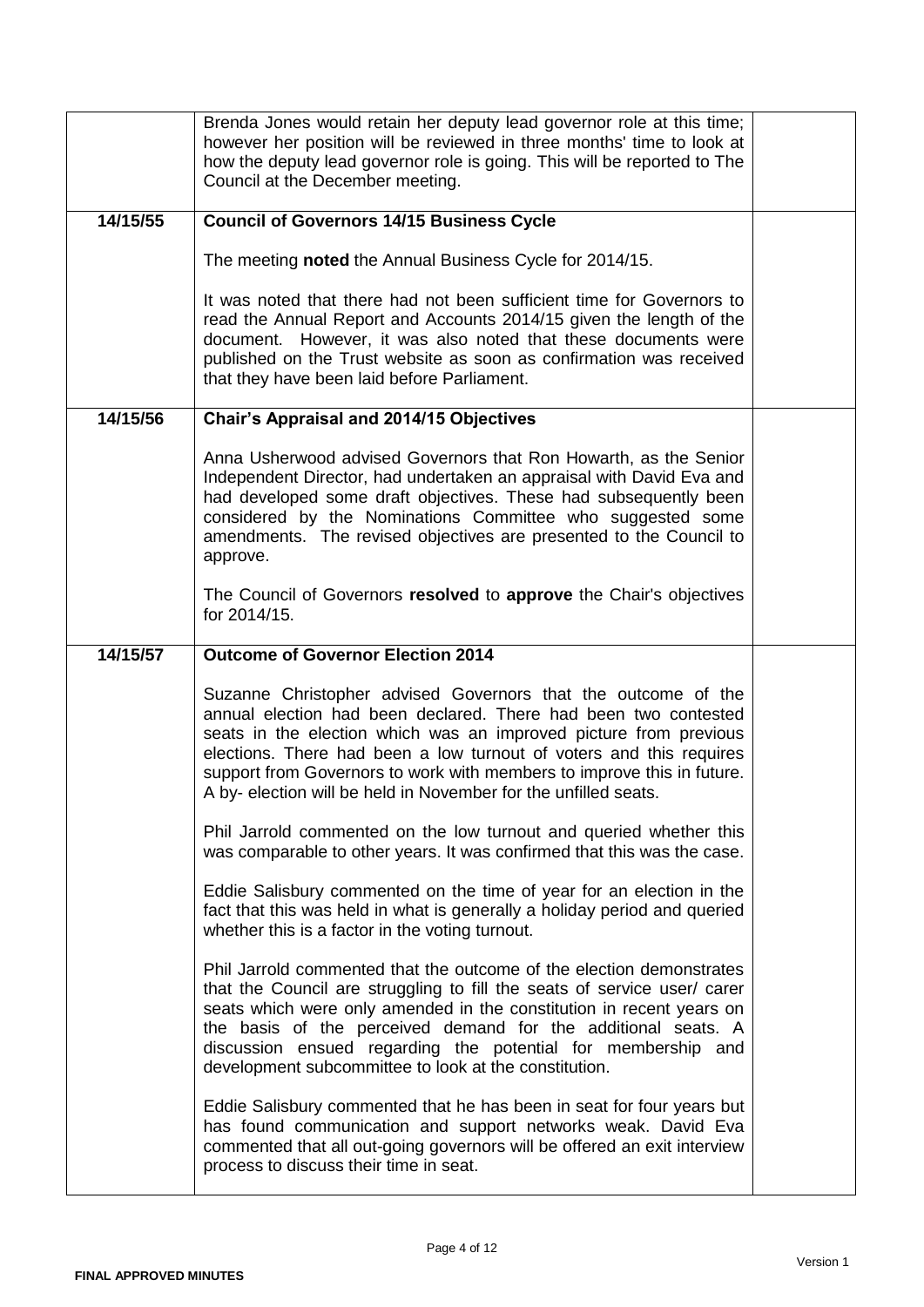|          | Rob Robertson commented that there is potential for a constitution<br>change here as demonstrated by the interest in service user/carer<br>seats.<br>David Eva commented that he would be happy for the Membership and<br>Development sub-committee to look at this to ensure that the<br>constitution and make-up of the governors is reflective of the current<br>membership. |              |
|----------|---------------------------------------------------------------------------------------------------------------------------------------------------------------------------------------------------------------------------------------------------------------------------------------------------------------------------------------------------------------------------------|--------------|
|          | Action: Membership and Development subcommittee to take this<br>forward.                                                                                                                                                                                                                                                                                                        | <b>SC/RR</b> |
|          | The Council of Governors resolved to note the report and the outcome<br>of the recent election.                                                                                                                                                                                                                                                                                 |              |
| 14/15/58 | <b>Governor Training Programme 2014/15</b>                                                                                                                                                                                                                                                                                                                                      |              |
|          | Louise Hulme presented the updated Governor training programme<br>which included all the training opportunities available for Governors up<br>until March 2015. Governors were advised that some sessions were<br>aimed at new incoming Governors; however, existing Governors were<br>welcome to attend to refresh their knowledge.                                            |              |
|          | Governors were advised that a skills audit will be undertaken before the<br>end of 2014 to understand the range of experience, skills and expertise<br>across the Council and to inform any further areas for training and<br>development.                                                                                                                                      |              |
|          | The Council of Governors resolved to note the report and training<br>programme.                                                                                                                                                                                                                                                                                                 |              |
| 14/15/59 | <b>Nominations for UK Honours for Birthday 2015</b>                                                                                                                                                                                                                                                                                                                             |              |
|          | David Eva introduced the item and advised that the Trust has<br>previously had a process for looking at the Birthday honours<br>nominations via the staff side process. It is felt that this should be<br>extended to enable governors to become involved in this process. This<br>can be a long process and it is not always successful.                                       |              |
|          | Sheena Cumiskey advised that it is not just about nominations for the<br>2015 birthday list but something to consider generally and for Governor<br>candidates. It was agreed that any names or suggestions for possible<br>candidates should be provided to Sheena by end of November to<br>enable some time to identify individuals and to work up a submission.              |              |
|          | David Eva suggested that nominations come from organisations that<br>Governors are involved with and have a link to, or the Trust could<br>support a locality nomination.                                                                                                                                                                                                       |              |
|          | Action: Names to be put forward to Sheena by end of November 2014.                                                                                                                                                                                                                                                                                                              | All          |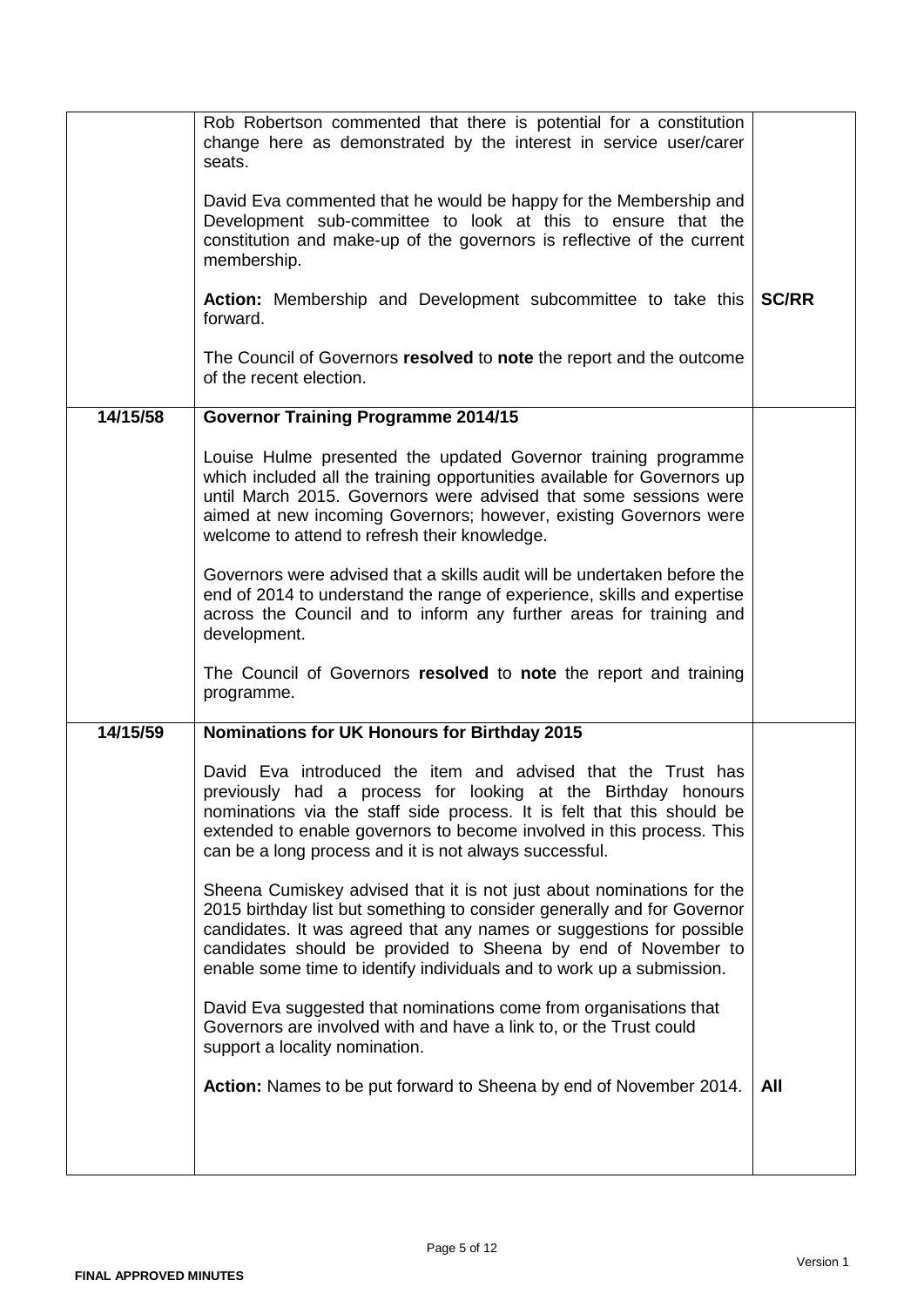| 14/15/60 | <b>Non - Executive Director Remuneration</b>                                                                                                                                                                                                                                                                                                                                                                                                                                                                                                                                              |                  |
|----------|-------------------------------------------------------------------------------------------------------------------------------------------------------------------------------------------------------------------------------------------------------------------------------------------------------------------------------------------------------------------------------------------------------------------------------------------------------------------------------------------------------------------------------------------------------------------------------------------|------------------|
|          | (the Chair and Non- Executive Directors left the meeting)                                                                                                                                                                                                                                                                                                                                                                                                                                                                                                                                 |                  |
|          | Anna Usherwood advised Governors that the Non-Executive Director<br>remuneration had been considered by the Nominations Committee at<br>their recent meeting. The Non-Executive Directors have not received<br>an increase on their remuneration for 4 years. In light of this, and the<br>recent 1% increase to NHS members of staff (without eligibility for<br>increments), the Nominations Committee are recommending to the<br>Council of Governors that Non-Executive Director remuneration be<br>increased by 1%, with effect from April 2014 (therefore, back pay will<br>apply). |                  |
|          | Anna Usherwood advised that mileage and allowances had not been<br>considered by the Committee as the Remuneration Committee of the<br>Board of Directors are undertaking a trust-wide review of mileage and<br>allowances and will therefore cover those of the Non-Executive<br>Directors as part of this process. The Nominations Committee will<br>receive the outcome of their review and the implications for the Non-<br>Executive Director allowances at a future meeting.                                                                                                        |                  |
|          | John Wray commented on his support for the proposal. This was<br>seconded by Brenda Dowding.                                                                                                                                                                                                                                                                                                                                                                                                                                                                                              |                  |
|          | The Council of Governors resolved to:                                                                                                                                                                                                                                                                                                                                                                                                                                                                                                                                                     |                  |
|          | • Approve the recommendation that Non-Executive Director<br>remuneration is increased by 1% effective from April 2014.                                                                                                                                                                                                                                                                                                                                                                                                                                                                    |                  |
|          | <b>Note</b> that Non-Executive Director mileage and subsistence<br>allowance is retained at its current level for 2014/15 and is<br>reconsidered following the Remuneration Committee review.                                                                                                                                                                                                                                                                                                                                                                                             |                  |
|          | Brenda Dowding queried the reference to first class travel on the<br>appendix document detailing the current Non-Executive Director<br>allowances. Sheena Cumiskey advised that although this is referenced<br>on the document, no NHS staff member or Non-Executive Director is<br>allowed to travel first class and this document will be updated in line<br>with the Remuneration Committee review to this end.                                                                                                                                                                        |                  |
| 14/15/61 | <b>Review of Council of Governors - Raising Serious Concerns</b><br><b>Policy</b>                                                                                                                                                                                                                                                                                                                                                                                                                                                                                                         |                  |
|          | Louise Hulme introduced the item and reminded Governors of the<br>'Raising Serious Concerns' policy and the need for this to be reviewed<br>in line with the code of governance requirements. It was proposed that<br>a small task and finish group of Governors be convened for a meeting<br>to undertake the policy review. The revised policy would be presented<br>to the January Council of Governors meeting for approval.                                                                                                                                                          |                  |
|          | Action: Interested Governors to volunteer for policy task and finish<br>group and register interest with LH/SC/ST                                                                                                                                                                                                                                                                                                                                                                                                                                                                         | <b>Governors</b> |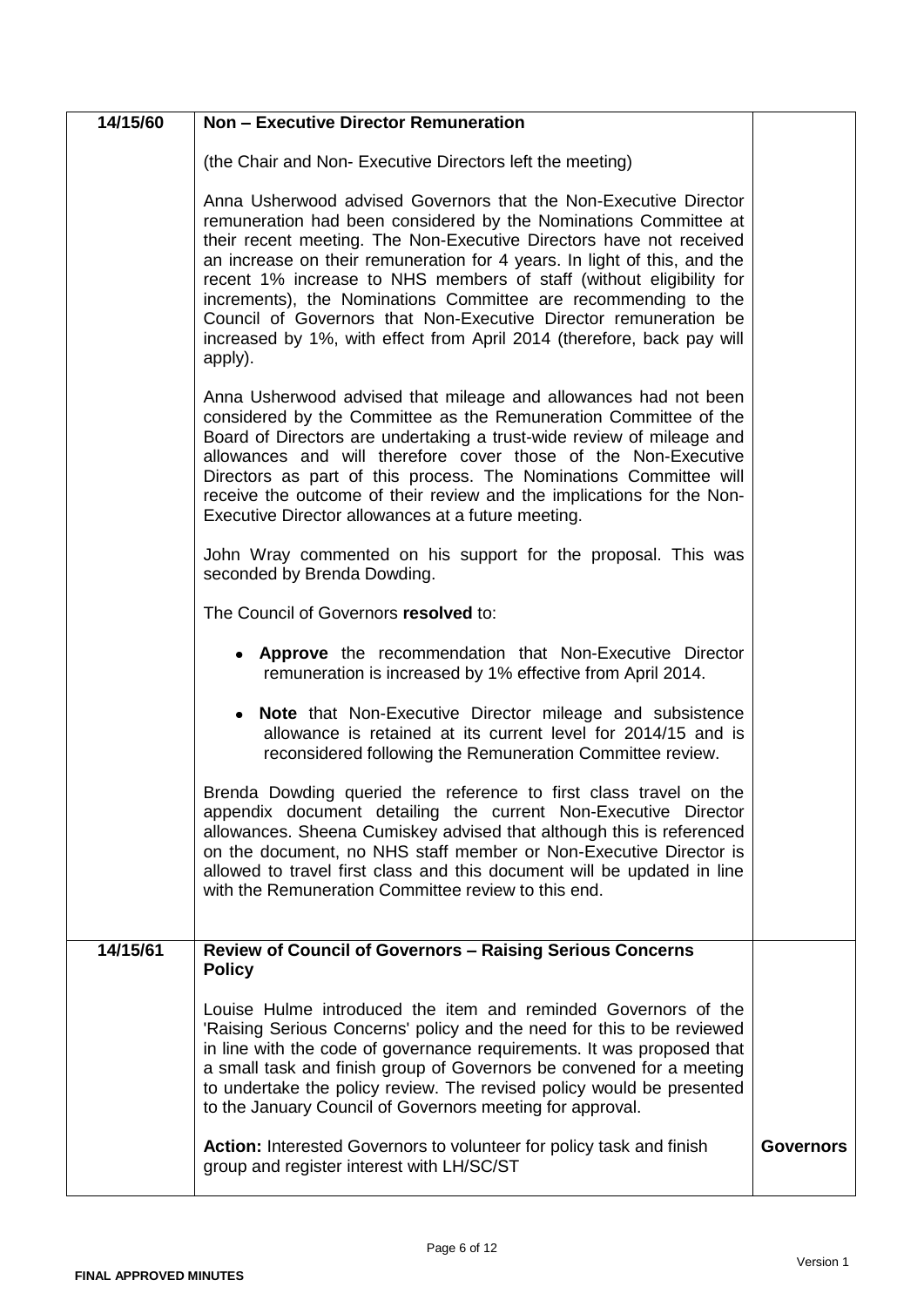| 14/15/62 | <b>Saddlebridge Incident Update</b>                                                                                                                                                                                                                                                                                                                                        |  |
|----------|----------------------------------------------------------------------------------------------------------------------------------------------------------------------------------------------------------------------------------------------------------------------------------------------------------------------------------------------------------------------------|--|
|          | Andy Styring introduced the report which provided a summary of the<br>progress to date following the incident at Saddlebridge. Andy Styring<br>reminded Governors that the incident was brought to a swift conclusion<br>but there remains an ongoing police investigation with a number of<br>those involved likely to be charged with criminal damage.                   |  |
|          | Andy Styring advised that Avril Devaney is leading the investigation<br>process and Non-Executive Jim O'Connor is the Chair.                                                                                                                                                                                                                                               |  |
|          | Andy Styring advised that the incident is now in the recovery phase.<br>The building is being repaired and an assessment has been<br>undertaken by an external expert to give suggestions on ways to further<br>improve the building but the initial view was that the building was fit for<br>purpose.                                                                    |  |
|          | At this time, it is anticipated that date of getting the building back into<br>full use is during w/c 20th October 2014. The building must satisfy<br>certain security criteria.                                                                                                                                                                                           |  |
|          | Governors were reminded that the Saddlebridge is a low secure unit<br>and the gatekeeping process before patient admission is undertaken by<br>NHS England and the Ministry of Justice is to ensure patients coming<br>back into the unit are appropriate. An initial assessment is looking at<br>whether the patients were appropriately placed initially.                |  |
|          | It was queried whether there would be an opportunity for Governors to<br>visit the Saddlebridge unit. This was agreed and Governors will be<br>informed of a forthcoming open day.                                                                                                                                                                                         |  |
|          | John Wray commented that it was positive that both the staff levels and<br>the building has been found to be fit for purpose but queried whether<br>there was any further information on the actual trigger for the incident.<br>Andy Styring commented that this is currently under investigation by<br>the police and we cannot speculate on this, at this time.         |  |
|          | Stanley Mayne queried the ratio of staff to patients on the shift. Andy<br>Styring advised that there were 14 patients and 4 staff which was the<br>correct ratio.                                                                                                                                                                                                         |  |
|          | Phil Gilchrist commented that he was pleased that the process of<br>assessment is being looked at and would look at whether the Trust was<br>having to accept patients who were not appropriate for the unit. David<br>Eva agreed and commented on the need to look at the history between<br>the individuals involved and their networks.                                 |  |
|          | Phil Jarrold queried whether there was anything being done to reassure<br>the local community. Andy Styring advised that a meeting is scheduled<br>with the Parish Council to meet with key community members to<br>discuss any issues. Governors were advised that the Saddlebridge Unit<br>Manager has regular meeting with the Parish Council as a matter of<br>course. |  |
|          | Eddie Salisbury queried whether there was CCTV at the unit. Andy                                                                                                                                                                                                                                                                                                           |  |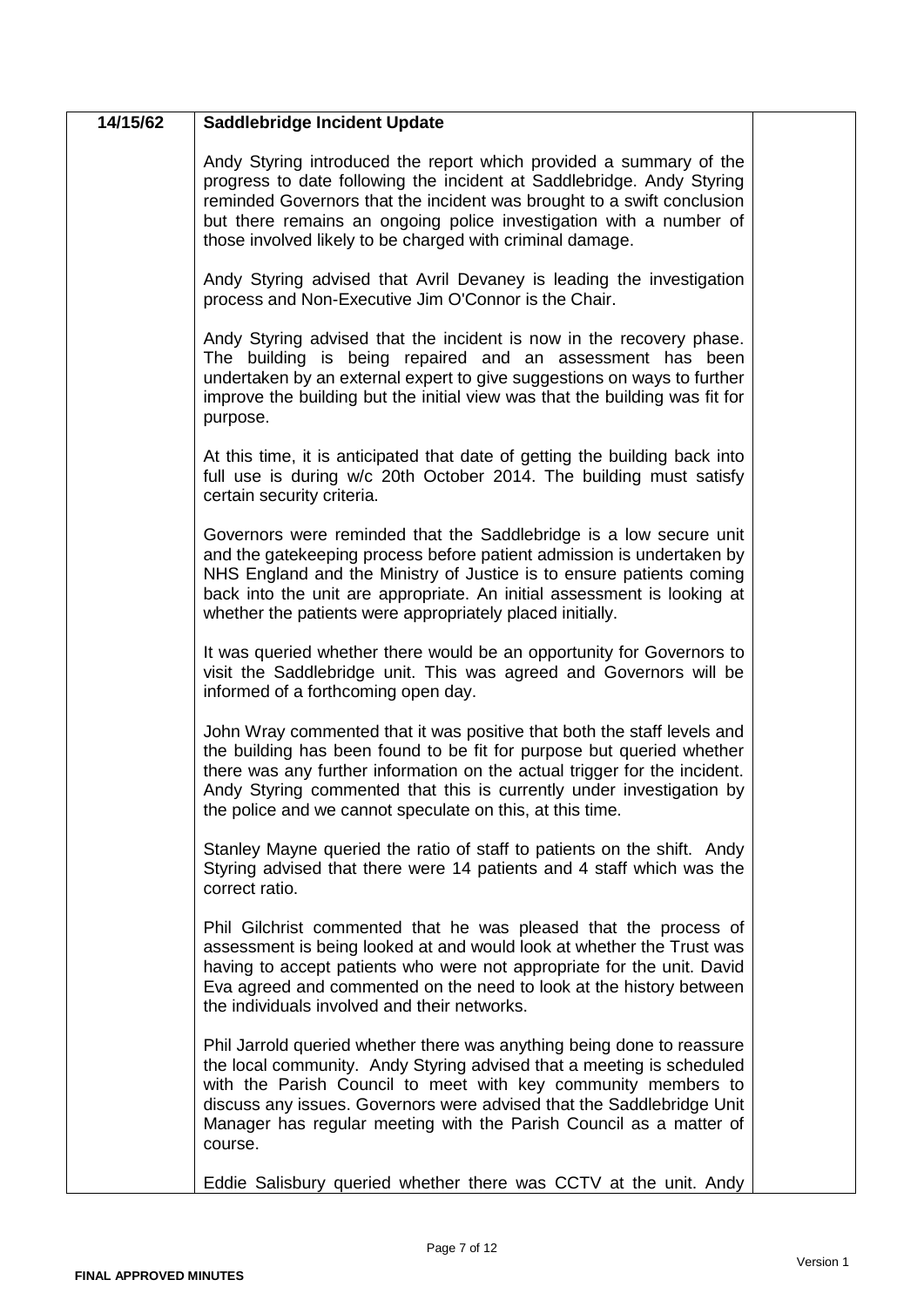|          | Styring advised that there was not, but that is one of the<br>recommendations arising from the building review and that this would<br>be installed in future.                                                                                                                                                                                                                                                                                                                                                                                                                                                                  |                  |
|----------|--------------------------------------------------------------------------------------------------------------------------------------------------------------------------------------------------------------------------------------------------------------------------------------------------------------------------------------------------------------------------------------------------------------------------------------------------------------------------------------------------------------------------------------------------------------------------------------------------------------------------------|------------------|
|          | Nick Ankers commented that it will be a CPS decision as to whether or<br>not anyone is charged and queried how Governors can be assured that<br>there are no fundamental issues for the Trust, which have led to this<br>incident. Nick Ankers further commented that the incident should not be<br>downplayed and it is essential to ensure that lessons are learnt from<br>this, and that Governors have the information to be able to reassure<br>members of the security of the services going forward and the safety of<br>patients.                                                                                      |                  |
|          | David Eva advised that the Board see the incident as a very serious<br>issue and are expecting that this is fully investigated. Sheena<br>Cumiskey advised that the incident review has extended its remit to<br>involve external advisers demonstrating the Trust's eagerness to<br>understand the drivers behind the incident and lessons learnt. The<br>Board are also having an extended session to ensure the learning from<br>the incident is understood and embedded. It was suggested that this<br>information could be brought to the Scrutiny subcommittee to further<br>assess the learning from the investigation. |                  |
|          | <b>Action:</b> Scrutiny subcommittee to receive Saddlebridge incident<br>learning following Board session.                                                                                                                                                                                                                                                                                                                                                                                                                                                                                                                     | <b>ASt/SC/PJ</b> |
|          | Responding to Nick Ankers concerns, Anna Usherwood commented<br>that in her view, the Trust has not been downplaying the incident and<br>have taken it very seriously. Governors are to be assured of this and<br>that further information will be scrutinised by the Scrutiny<br>subcommittee.                                                                                                                                                                                                                                                                                                                                |                  |
|          | The Council of Governors resolved to note the report.                                                                                                                                                                                                                                                                                                                                                                                                                                                                                                                                                                          |                  |
|          | (Lucy Crumplin left the meeting)                                                                                                                                                                                                                                                                                                                                                                                                                                                                                                                                                                                               |                  |
| 14/15/63 | <b>Community Services Improvement Programme (CSIP) 12 month</b><br>evaluation                                                                                                                                                                                                                                                                                                                                                                                                                                                                                                                                                  |                  |
|          | Andy Styring introduced the report setting out the annual evaluation of<br>the Community Services Improvement Programme which has now<br>been undertaken. The evaluations have found no evidence of any<br>adverse impacts of quality. Where issues have been detected such a<br>staff levels, these have been responded to locally.                                                                                                                                                                                                                                                                                           |                  |
|          | Governors were advised that the CQC community mental health survey<br>which is published nationally is due w/c 14th Sept. The management<br>report has been received and indicates that the CWP scores are<br>consistently above average, but are up to 10% above other comparable<br>mental health trusts which is particularly pleasing.                                                                                                                                                                                                                                                                                     |                  |
|          | Governors were advised that the Trust has recently been assessed and<br>accredited by Investors in People. This work identified that although<br>significant consultation was undertaken with staff, service users and<br>carers; not enough has been done on this post implementation. This                                                                                                                                                                                                                                                                                                                                   |                  |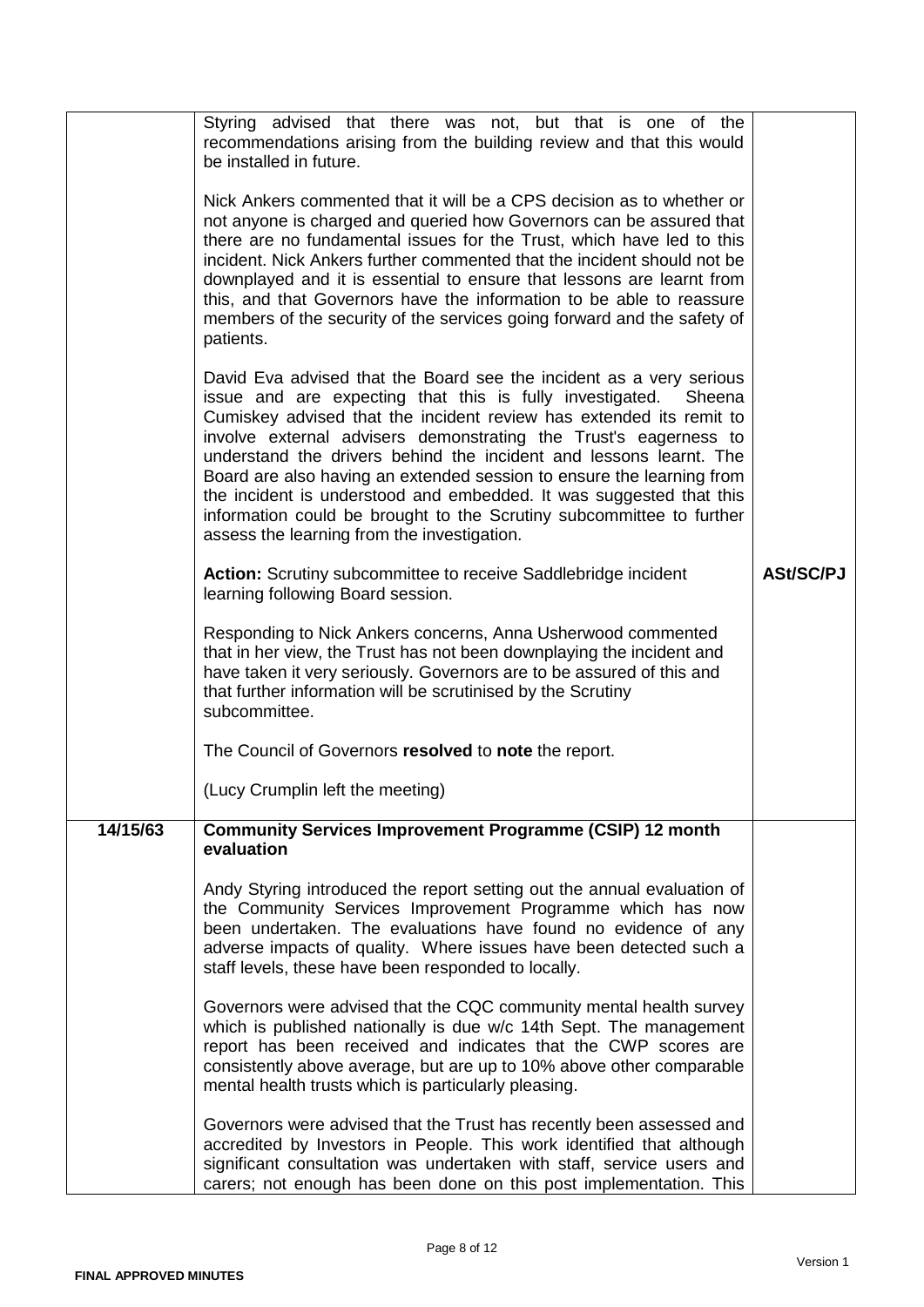|          | will inform future service changes and the need to ensure more input is<br>given to staff post implementation. The staff survey will also inform this                                                                                                                                                                                                                                                                                                                                            |            |
|----------|--------------------------------------------------------------------------------------------------------------------------------------------------------------------------------------------------------------------------------------------------------------------------------------------------------------------------------------------------------------------------------------------------------------------------------------------------------------------------------------------------|------------|
|          | going forward.                                                                                                                                                                                                                                                                                                                                                                                                                                                                                   |            |
|          | A discussion ensued regarding the presentation of the data in the<br>report. Rob Robertson queried whether there were any differences in<br>the way the information was collected across the localities. Andy<br>Styring advised that there were some differences. In east locality, there<br>was poor attendance at the locality consultation and the information<br>gathered was statistically insignificant. Wirral had a big sample in terms<br>of those who attended their locality events. |            |
|          | Phil Jarrold queried whether this should be discussed at the Annual<br>Members Meeting.                                                                                                                                                                                                                                                                                                                                                                                                          |            |
|          | Jill Doble queried whether the evaluation had been on adult services or<br>both adult and older people's services. Andy Styring commented that<br>this was only in adult services. Jill Doble commented on the need to<br>evaluate how the service impact feels in older people's services too<br>and that she was unaware of any impact being reported into her team.                                                                                                                           |            |
|          | <b>Action:</b> ASt to look at the information/ evaluation for older people's<br>services.                                                                                                                                                                                                                                                                                                                                                                                                        | <b>ASt</b> |
|          | The Council of Governors resolved to note the report.                                                                                                                                                                                                                                                                                                                                                                                                                                            |            |
|          | (Louise Thornton, PwC joined the meeting)                                                                                                                                                                                                                                                                                                                                                                                                                                                        |            |
| 14/15/64 | <b>Annual Report and Accounts 2013/14</b>                                                                                                                                                                                                                                                                                                                                                                                                                                                        |            |
|          | David Eva welcomed Louise Thornton, Senior Auditor from PwC to the<br>meeting. Tim Welch introduced the Annual Report and Accounts for<br>2013/14 to the Council of Governors.                                                                                                                                                                                                                                                                                                                   |            |
|          | Tim Welch advised on the changes to the governance rating occurring<br>in 2013/14 arising from the change of governance frameworks. A rating<br>of 4 is a low risk trust; a rating of 1 is a high risk trust. Tim Welch<br>advised that CWP has a Continuity of Services Risk Rating of 4<br>indicating that CWP is a relatively strong Trust.                                                                                                                                                   |            |
|          | For the governance risk rating, the Trust was scoring an amber/ green<br>rating at the beginning of year 2013/14 as we were awaiting assurance<br>on Eastway compliance. This was received by Q2.                                                                                                                                                                                                                                                                                                |            |
|          | Tim Welch advised that the Trust received an income of £159m. This<br>represented a slight decrease in income, largely due to the deflator and<br>the national application of this and also due to reduced income for drug<br>and alcohol services. The Trust's cash balances are largely the same<br>as 2012/13 and have been maintained for future investment.                                                                                                                                 |            |
|          | Tim Welch reminded Governors that they had been presented with the<br>Quality Account at the July meeting. Future work is planned with the<br>Scrutiny sub-committee to identify the indicators for audit in future. All 4<br>improvements identified for 2013/14 have been achieved.                                                                                                                                                                                                            |            |
|          | Tim Welch advised that for 2014/15, 3 quality improvement areas have                                                                                                                                                                                                                                                                                                                                                                                                                             |            |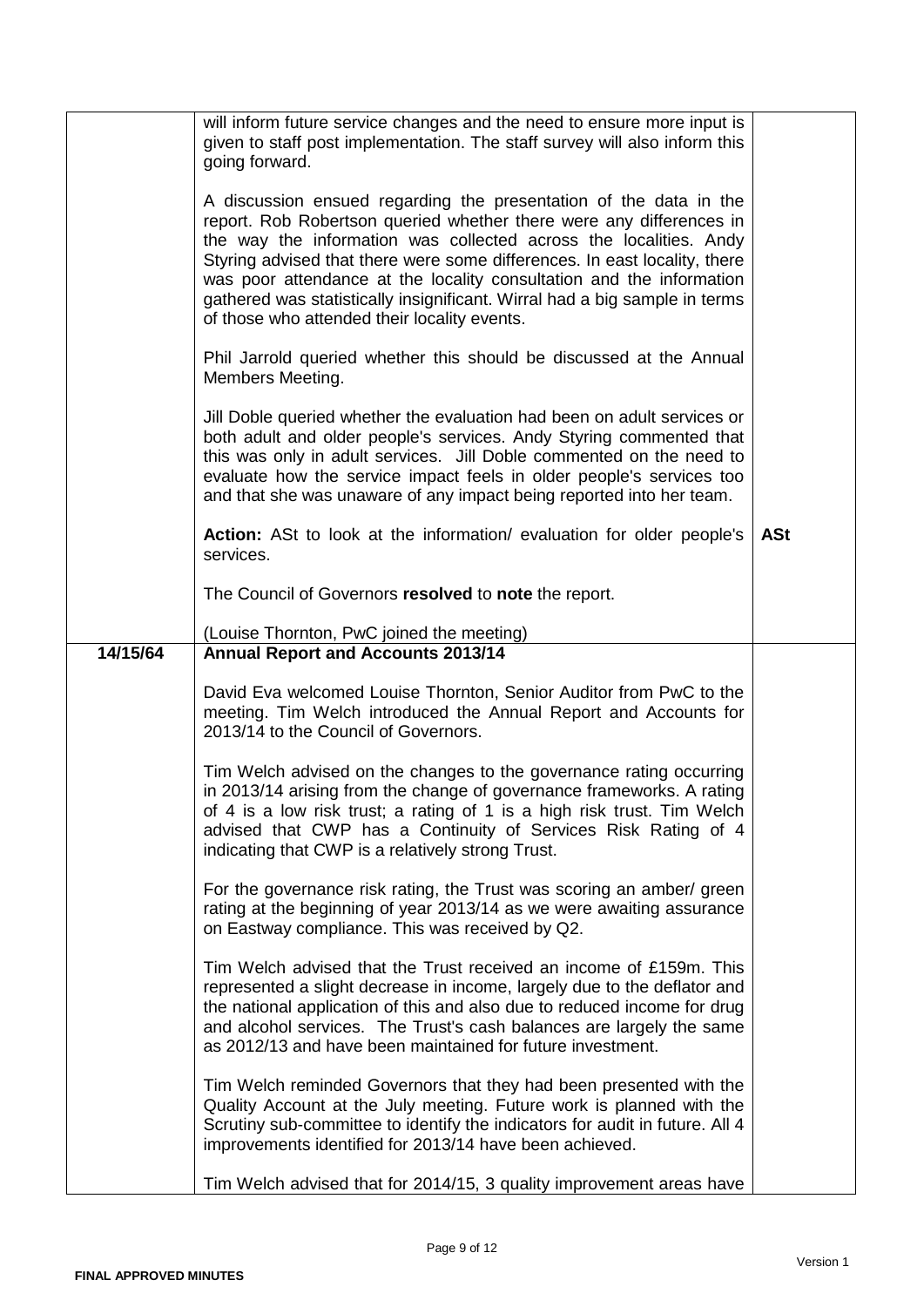|          | been identified. These are less target orientated and focus on<br>continuous improvement.                                                                                                                                                                                                                                                                                                                        |  |
|----------|------------------------------------------------------------------------------------------------------------------------------------------------------------------------------------------------------------------------------------------------------------------------------------------------------------------------------------------------------------------------------------------------------------------|--|
|          | Louise Thornton reported to the Council of Governors that they have<br>issued an unqualified audit opinion on the financial statements enabling<br>submission to Monitor in line with deadlines.                                                                                                                                                                                                                 |  |
|          | Louise Thornton advised that the audit work focuses on significant risk<br>areas which is standard across all engagements. This looks at any<br>management over-riding or any potential for fraud. All was materially<br>correct in the financial statements and was fully disclosed. One<br>misstatement was identified but the Board saw this as immaterial and<br>the Audit team agreed with this conclusion. |  |
|          | Louise Thornton advised that all the assurances provided are as set out<br>in the Auditors report in accordance with the reporting manual<br>requirements.                                                                                                                                                                                                                                                       |  |
|          | The Council of Governors resolved to receive the Annual Report,<br>Accounts, Quality Account and Auditors Report for 2013/14.                                                                                                                                                                                                                                                                                    |  |
|          | (Louise Thornton left the meeting)                                                                                                                                                                                                                                                                                                                                                                               |  |
| 14/15/65 | <b>KPMG Governor Survey and CWP action plan</b>                                                                                                                                                                                                                                                                                                                                                                  |  |
|          | Louise Hulme presented the report and advised Governors that KPMG,<br>the newly appointed Auditor in situ from April 2014 had undertaken the<br>survey with Governors in February 2014. The results were received by<br>the Trust in August 2014 and have been presented to the Audit<br>Committee. Louise Hulme and Anna Usherwood have also met to<br>discuss the findings.                                    |  |
|          | An action plan has been developed to address the areas requiring<br>improvement. Louise Hulme advised that the survey will be redone in<br>February 2015 to assess whether improvements have been made.                                                                                                                                                                                                          |  |
|          | A discussion ensued regarding Governors involvement in the Engage<br>magazine. Katherine Wright advised that there are plans to make the<br>Engage magazine more dynamic and that this is being supported by<br>the Membership and Development sub-committee                                                                                                                                                     |  |
|          | Jill Doble commented that the induction should cover what to expect as<br>a new Governor such as some tips and hints.                                                                                                                                                                                                                                                                                            |  |
|          | Peter Wilkinson commented that he had recently attended the<br>welcome meeting for new governors and that there had been an<br>enthusiastic response to the session and that we can continue to build<br>on the training programme                                                                                                                                                                               |  |
|          | The Council of Governors resolved to note the report.                                                                                                                                                                                                                                                                                                                                                            |  |
|          | (Faouzi Alam joined the meeting)                                                                                                                                                                                                                                                                                                                                                                                 |  |
|          |                                                                                                                                                                                                                                                                                                                                                                                                                  |  |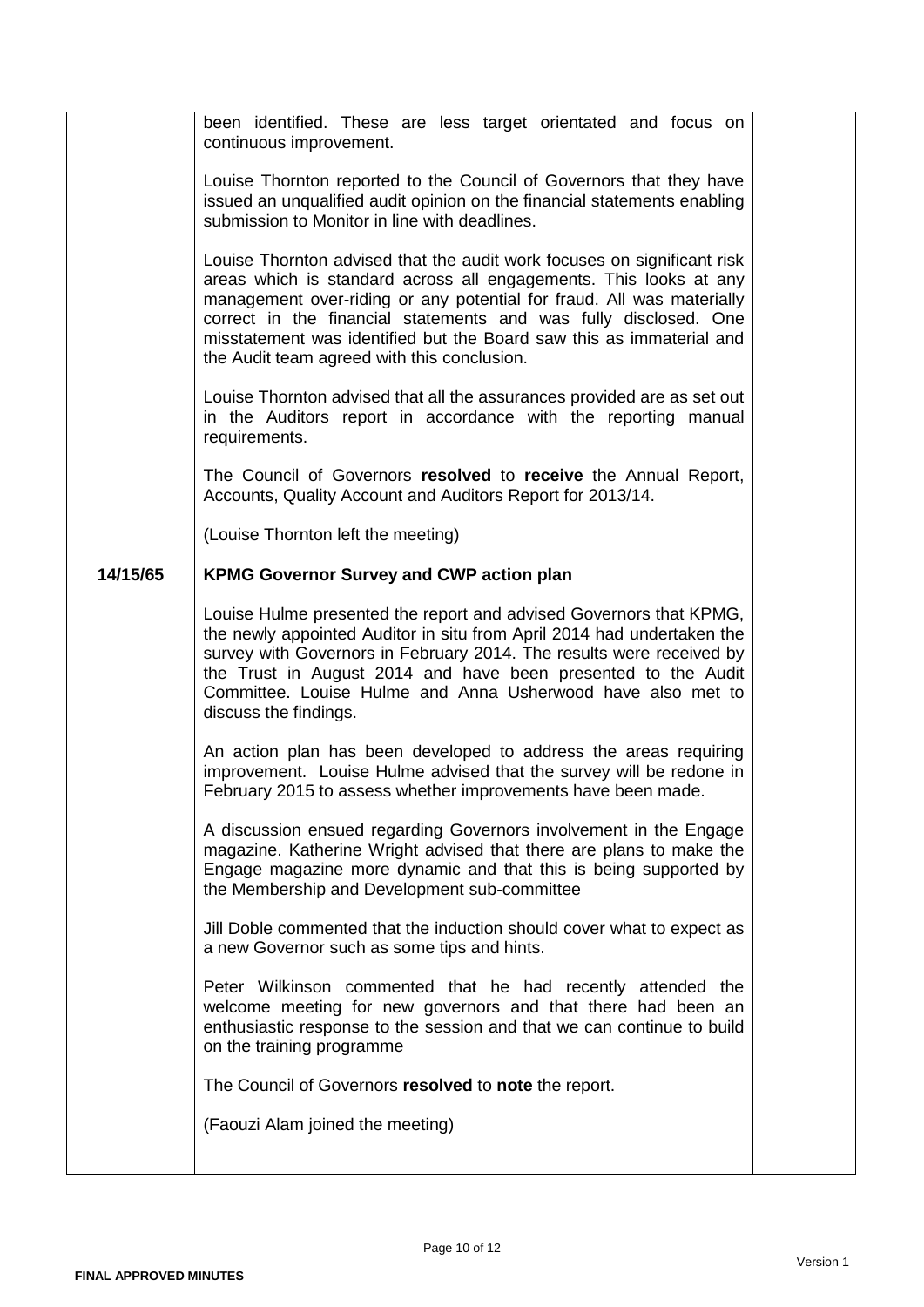| 14/15/66 | Governor Update: Unannounced inspection follow up visits                                                                                                                                                                                                                      |           |
|----------|-------------------------------------------------------------------------------------------------------------------------------------------------------------------------------------------------------------------------------------------------------------------------------|-----------|
|          | Richard Harland updated Governors on a recent follow-up visit that he<br>had undertaken with the Compliance team at Ashton House.                                                                                                                                             |           |
|          | Louise Hulme advised that there will be a further briefing session for<br>any Governors wishing to be involved in follow up visits in November.<br>The details will be included on the Governor training programme.                                                           |           |
| 14/15/67 | <b>Membership of Governor Committees/ Sub Committees</b>                                                                                                                                                                                                                      |           |
|          | Louise Hulme advised that there were vacancies on the Nominations<br>Committee and the Scrutiny subcommittee. Expressions of interest had<br>been received without recourse to a ballot; therefore agreement was<br>required to approve the new membership of the committees. |           |
|          | The new members to join the Scrutiny subcommittee were:                                                                                                                                                                                                                       |           |
|          | Steve Buckley - Staff Governor<br>Jill Doble - Staff Governor<br>Brian Crouch - Service User/ Carer Governor                                                                                                                                                                  |           |
|          |                                                                                                                                                                                                                                                                               |           |
|          | The new members of the Nominations Committee were:                                                                                                                                                                                                                            |           |
|          | Brian Crouch, Service User/ Carer Governor<br>Jill Doble - Staff Governor<br>Maurice Lea O'Mahoney- Partnership Governor.                                                                                                                                                     |           |
|          | The Council of Governors resolved to approve the new members of<br>the Nominations Committee and the Scrutiny subcommittee.                                                                                                                                                   |           |
| 14/15/68 | <b>Council of Governors sub-committee/Group minutes/notes</b>                                                                                                                                                                                                                 |           |
|          | a. Membership and Development sub-committee meeting of 29th<br><b>July 2014</b>                                                                                                                                                                                               |           |
|          | The minutes were received and approved.                                                                                                                                                                                                                                       |           |
|          | Mike Robinson, Public Governor provided an update on working with<br>young people. A discussion ensued regarding young people's<br>involvement in the localities and then looking at ways to facilitate<br>communications between these young people and governors.           |           |
|          | Katherine Wright commented that the Involvement Strategy includes a<br>priority to take this forward and is also linked to the Involvement<br>Taskforce which Governors already have an interface with.                                                                       |           |
|          | A further discussion was held on the potential to have a patient story<br>before the COG meetings to help keep focussed on patient issues.                                                                                                                                    |           |
|          | Action: KW to progress reporting from young people and links to the<br>Involvement Taskforce.                                                                                                                                                                                 | <b>KW</b> |
|          | Laurie VanNiekerk commented on projects and groups that are chaired<br>by young people which really bring the issues to life. Rob Robertson                                                                                                                                   |           |